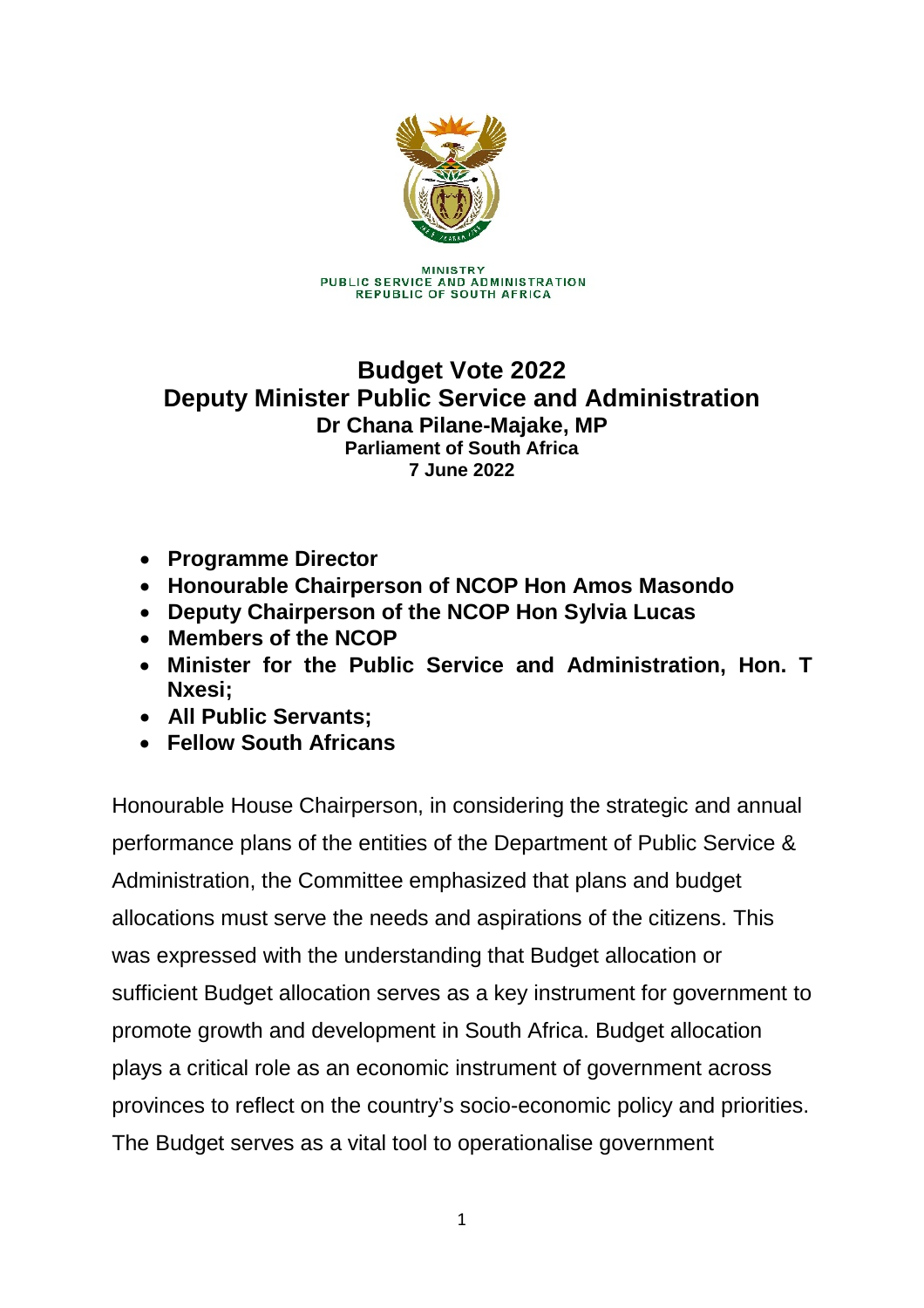programmes towards the achievement of intended priorities. Without the budget, the annual performance plans remain a pipe dream.

# **DPSA**

The DPSA is mandated by Section 195(1) of the Constitution, which sets out basic values and principles that the Public Service should adhere to and the Public Service Act (PSA) of 1994, as amended. The PSA of 1994, takes care of dissolution of powers and control to provinces embloding responsibilities of the Minister for the Public Service and Administration which are amongst others:

- The Health and wellness of employees
- **Electronic government and Information management in the public** service.
- Integrity, ethics, anti-corruption;
- **Transformation, reform, innovation and any other matter to** improve the effectiveness and efficiency of public service.

Programmes of DPSA talks to:

- 1. Public Administration Policy formulating and implementing
- 2. Regulation and improvement of Public Service Conditions of Employment
- 3. Technological connectivity and digitization of government.
- 4. Ensuring Service Delivery Improvement through Batho Pele principles and ethical norms & standards

Connectivity and digitization of government remains a huge challenge that will be resolved by finalization of the Treasury engineered, technical Integrated Financial Management System.

**The ANC lead government through the DPSA has Intensified the fight against corruption by strengthening** Anti-corruption practises in the Public Service in the form of: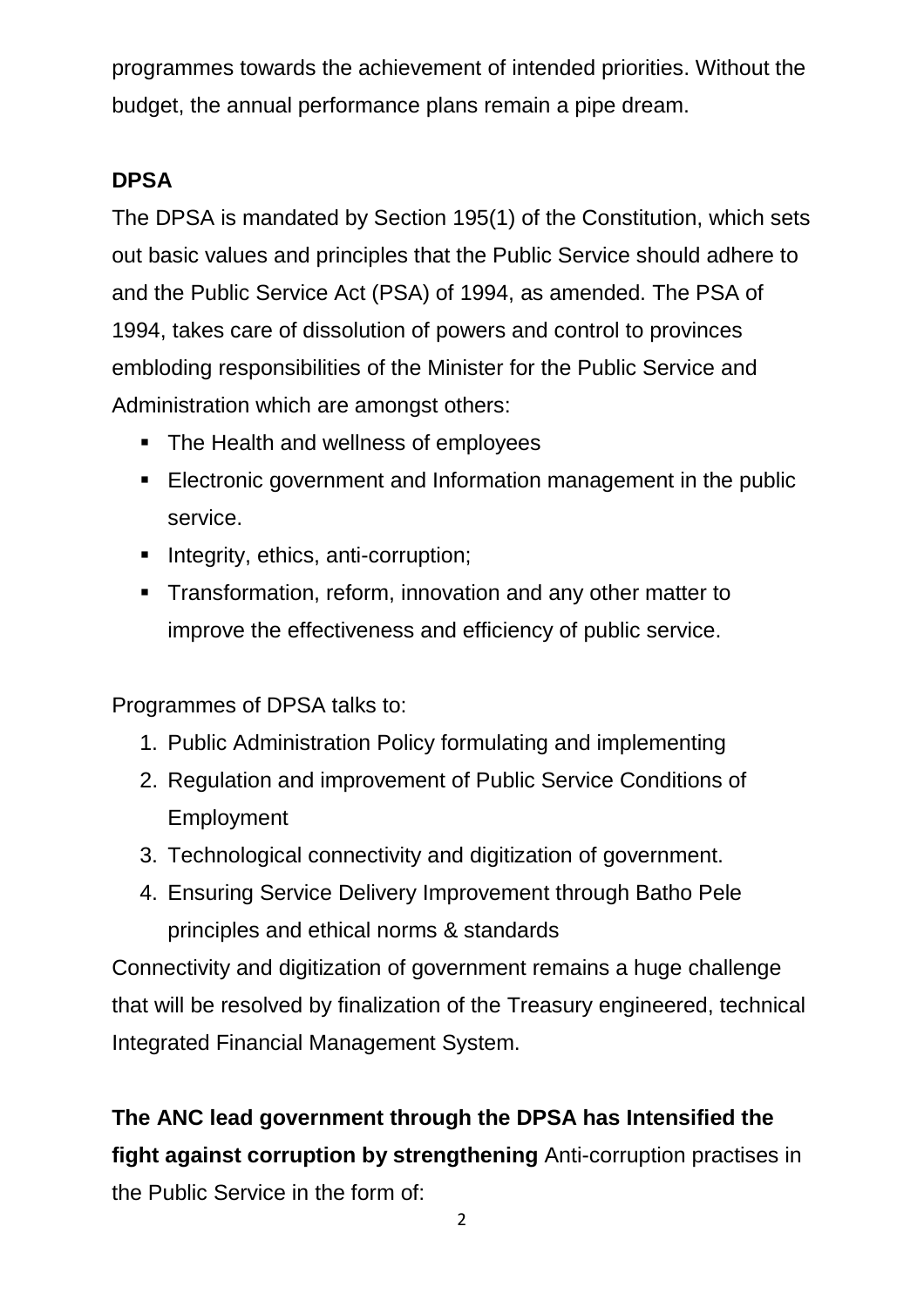- Setting of Norms and Standards for Public Service of South Africa
- Appointment of Ethics Officers by all government departments to monitor and respond to corrupt practices.
- Life Style Audits for public servants comparing employee salaries to assets owned by public servants
- Launch of Ethical, Disciplinary & Integrity Technical Task Team that works jointly with civil society in building anti-corruption strategy in public service
- Protection of whistle-blowers DPSA appreciates legislative amendment measures put in place by Doj in strengthening legislation such as the "Protected Disclosures Act" that promotes full protection of whistle blowers
- Fusion Centre that brings together all security agencies to intensify the fight against corruption
- Anti-Corruption hotline that is operated from the PSC
- Annual Declaration of interest by public servants to ensure that they are not conflicted and doing business with government.
- Improved consequence management practices such as ensuring that public servants who transgress the law and are sanctioned, do not manage to get their way back into public service.

The Department of Public Service and Administration's overall budget allocation is R540.3 million in the financial year 2022/23, as compared to the adjusted allocation of R531.7 million in the financial year 2021/22.

# **PSC**

The PSC is an independent institution established in terms of Chapter 10 of the Constitution. It derives its mandate from Section 195 and 196 of the Constitution of the RSA which set out the values and principles governing public administration, as well as the powers and functions of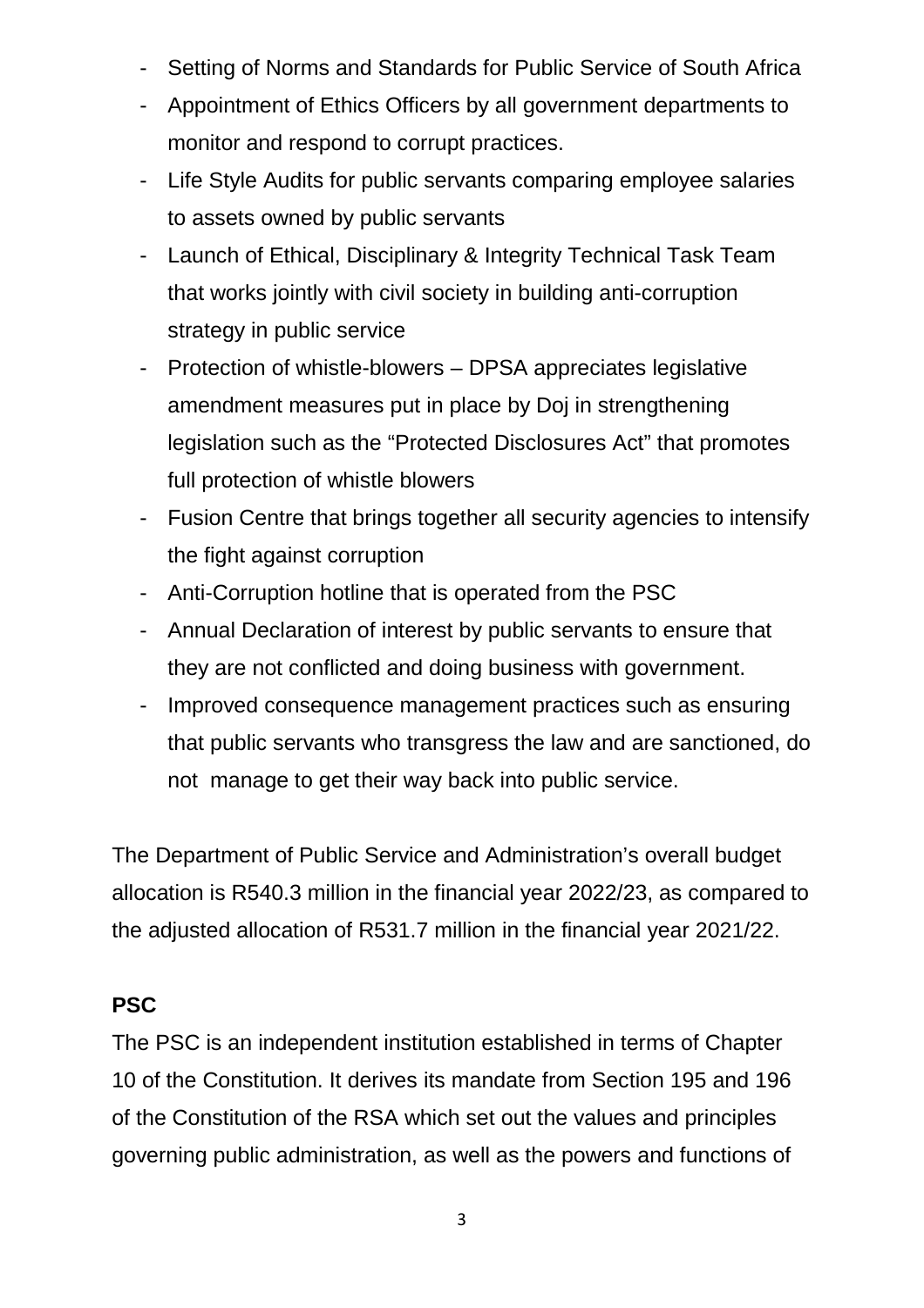the PSC. The PSC is required by the Constitution to exercise its powers and to perform its functions without fear, favour or prejudice.

The PSC monitors, evaluates and investigates public administration practices. It also has the power to issue directions regarding compliance with personnel procedures relating to recruitment, transfers, promotions and dismissals.

## **CPSI**

The Centre for Public Service Innovation (CPSI) is established in terms of Section 7(a) listed in Schedule 3A of the Public Service Act, 1994, as amended and is an organ of state.

The mandate of the Centre for Public Service Innovation is to entrench solution oriented culture and practice of innovation in the public sector to improve public service delivery. Through its mandate, the CPSI contributes towards the building of a capable, ethical and developmental state through innovation or innovative solutions.

Some of the notable solution of CPSI are but not limited to Agritech solutions, COVID19 induced e-learning solutions, water filtering systems, fire prevention devices for informal settlements, personal safety and crime prevention solutions (memeza), Online Thusong Centre, hackathons, etc. CPSI unearths innovations towards improved public service. CPSI natures innovation in public service thus the annual awards for innovators. CPSI continues to grow a number of in-house software developers in government departments building solutions internally, at fraction of a price normally charged.

The overall budget allocation to the CPSI is R44.4 million in 2022/23 financial year, as adjusted from R42.5 million in 2021/22

**NSG**

4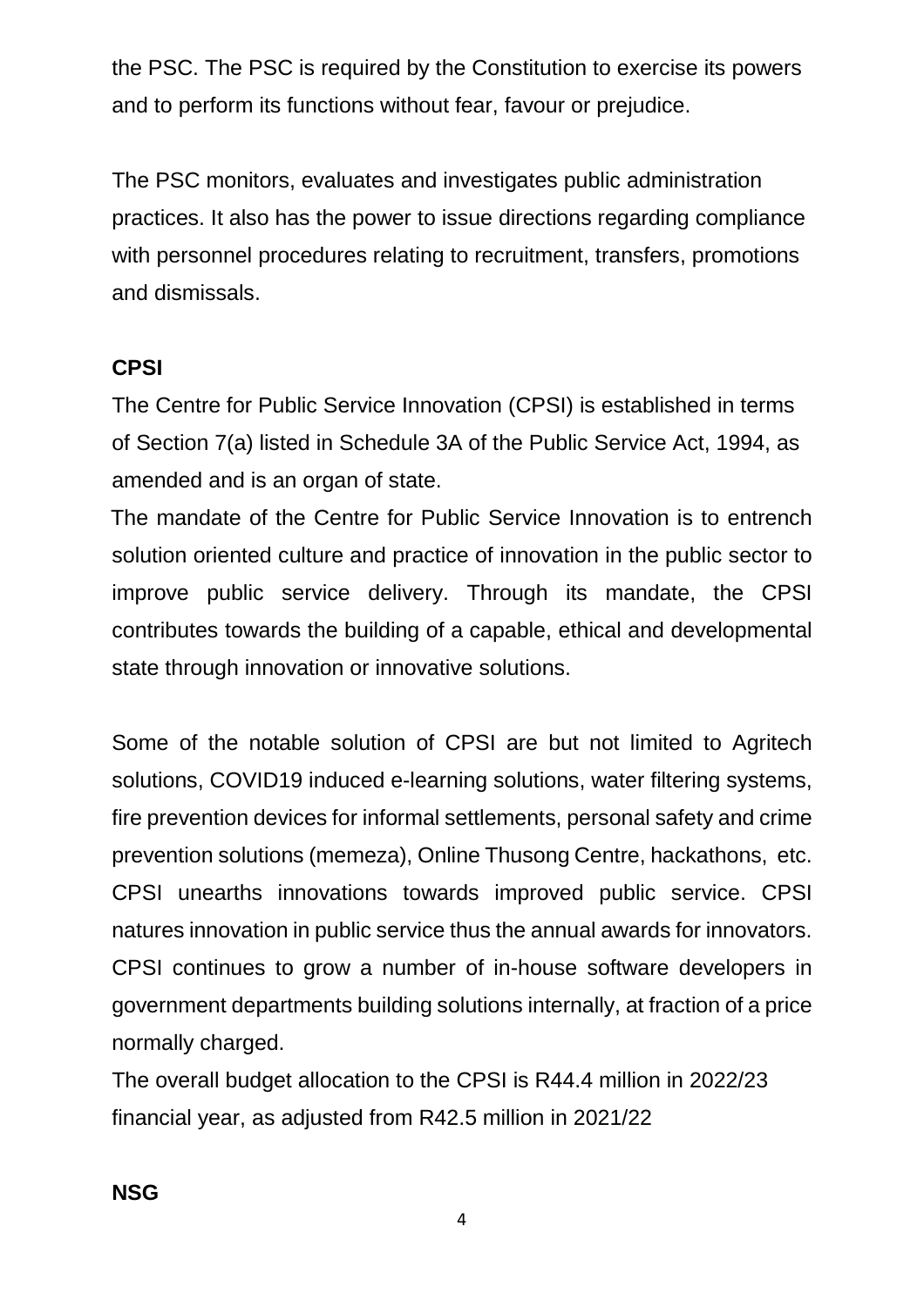The National School of Government (NSG) draws its mandate from the Constitution, and with particular reference to Sec 195(1) (h), which stipulates that: "good human resource management and careerdevelopment practices, to maximise human potential, must be cultivated". The NSG, thus draws its mandate from– the Public Service Act of 1994 as amended.

The NSG has to ensure that all of the basic values and principles are inculcated into the value system and performance of all public servants and representatives through education, training and development (ETD) initiatives.

The NSG seeks to improve the quality of public sector leadership and management by providing a range of programmes for senior managers, executives and public representatives in all spheres of government, public enterprises and organs of state. The NSG curriculum framework is made up of 152 accredited and non-accredited courses

The NSG, working jointly with the Department of Public Service and Administration (DPSA) and the Office of the Public Service Commission (OPSC) is finalising a national implementation framework for the professionalisation of the public service, as envisaged in the National Development Plan (NDP).

**Milestones to be noted**: The NSG will be launching the Executive Education Programmes in the 2022/23 financial year. A high rate of enrollment on Nyukela programme totals 11 668 public servants for the course and 6893 public servants have successfully completed the course.

5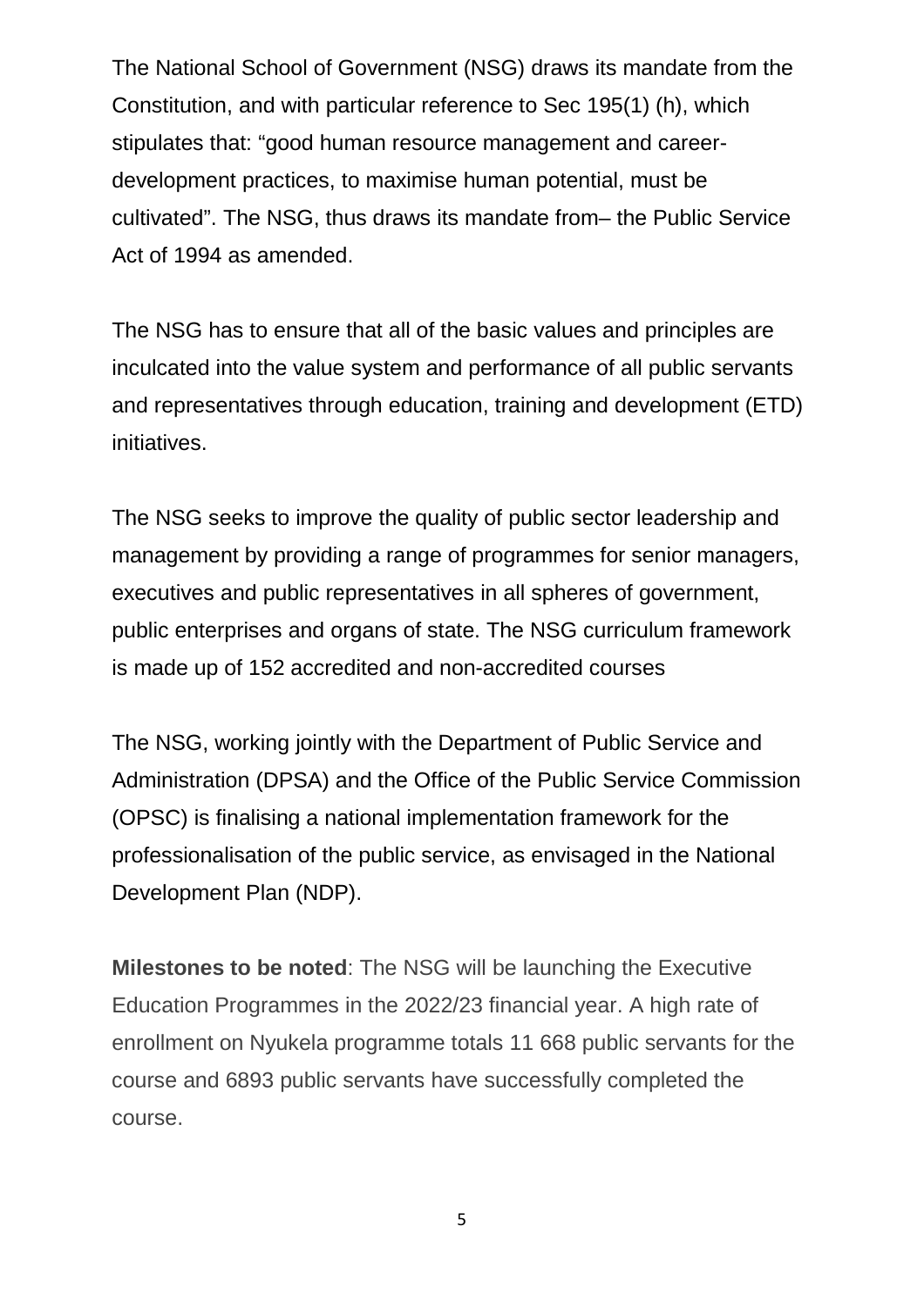The School's overall budget allocation is R228.1 million in financial year 2022/23

## **GOVERNMENT EMPLOYEES HOUSING SCHEME (GEHS)**

The GEHS was established after negotiations between the Employer and Labour which culminated in PSCBC Resolution 7 of 2015. The purpose of the Scheme is to assist government employees to access affordable housing through various interventions, including, administration of housing allowance, facilitating access to affordable housing finance, facilitation of the provision of the housing stock, enrolling employees into the scheme in order to aggregate demand and offer advice, education and counselling of employees with the aim of improving their chances to access homeownership.

As at 31 March 2022, a total of R14 billion (R14 879 522 719.16) was saved in the Individual Linked Savings Facility (ILSF) by approximately 208 047 employees. An average of R300 million (R341 808 858.14) is being saved in ILSF monthly. As at 31 March 2022, the number of employees who are receiving the housing allowance as home-owners has increased to 743 895 compared to 532 103 in 2015.

Through the GEPF/PIC funding arrangements, an **enrolment system** has been developed and employees are enrolled daily through the Call Centre, online or directly with the GEHS office.

Enrolment with the Scheme enables the profiling of employees to inform housing choices and/or solutions.

#### **GEMS**

Performance of the well-established GEMS is our priority towards effective and efficient health care. It is now 16 years since GEMS was registered to meet the healthcare needs of public servants. GEMS has evolved with time and has grown from strength to

6